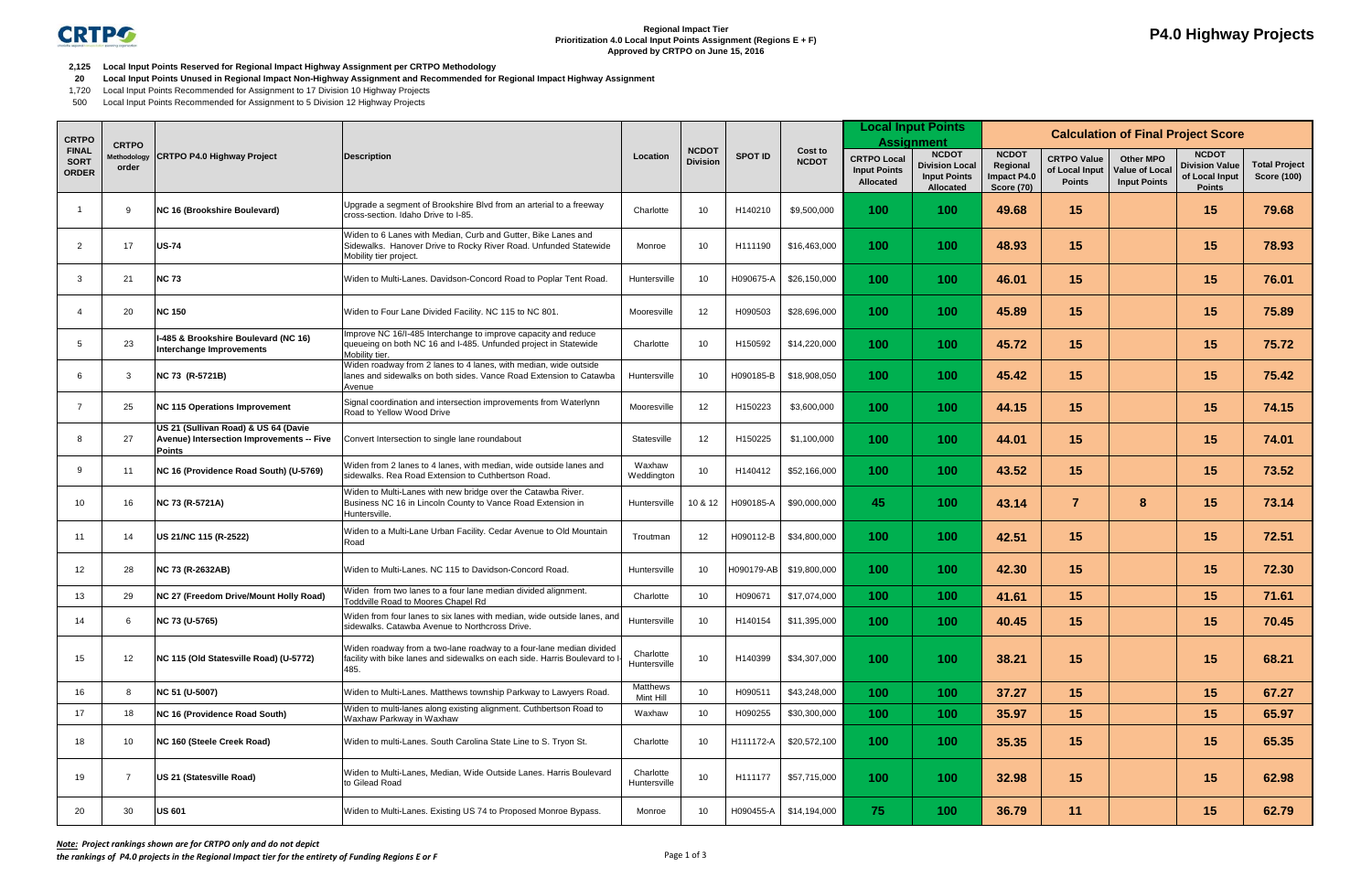

# **P4.0 Highway Projects**

|                                             |                      | CRTPO P4.0 Highway Project                                  |                                                                                                                                                                                                                |                                        | Apploaded by SKIT Starband 18, 2010<br><b>Local Input Points</b> |                |                                      |                                                        |                                                                           |                                                              |                                                       |                                                           |                                                                          |                                            |
|---------------------------------------------|----------------------|-------------------------------------------------------------|----------------------------------------------------------------------------------------------------------------------------------------------------------------------------------------------------------------|----------------------------------------|------------------------------------------------------------------|----------------|--------------------------------------|--------------------------------------------------------|---------------------------------------------------------------------------|--------------------------------------------------------------|-------------------------------------------------------|-----------------------------------------------------------|--------------------------------------------------------------------------|--------------------------------------------|
| <b>CRTPO</b>                                | <b>CRTPO</b>         |                                                             | <b>Description</b>                                                                                                                                                                                             |                                        |                                                                  |                | <b>Assignment</b>                    |                                                        |                                                                           |                                                              | <b>Calculation of Final Project Score</b>             |                                                           |                                                                          |                                            |
| <b>FINAL</b><br><b>SORT</b><br><b>ORDER</b> | Methodology<br>order |                                                             |                                                                                                                                                                                                                | Location                               | <b>NCDOT</b><br><b>Division</b>                                  | <b>SPOT ID</b> | Cost to<br><b>NCDOT</b>              | <b>CRTPO Local</b><br><b>Input Points</b><br>Allocated | <b>NCDOT</b><br><b>Division Local</b><br><b>Input Points</b><br>Allocated | <b>NCDOT</b><br>Regional<br>Impact P4.0<br><b>Score (70)</b> | <b>CRTPO Value</b><br>of Local Input<br><b>Points</b> | Other MPO<br><b>Value of Local</b><br><b>Input Points</b> | <b>NCDOT</b><br><b>Division Value</b><br>of Local Input<br><b>Points</b> | <b>Total Project</b><br><b>Score (100)</b> |
| 21                                          | 24                   | I-77 & Sunset Road (US 21) Interchange<br>Improvements      | Improve interchange. Unfunded project in Statewide Mobility tier.                                                                                                                                              | Charlotte                              | 10                                                               | H150591        | \$41,350,000                         | 100                                                    | $\mathbf{0}$                                                              | 44.96                                                        | 15                                                    |                                                           |                                                                          | 59.96                                      |
| 22                                          | 26                   | <b>US 21</b>                                                | Widen from 3-lane to 4-lane divided from Medical Park Road to NC 150<br>including operation improvements at ramp intersections onto NC 150                                                                     | Mooresville                            | 12                                                               | H150226        | \$34,991,000                         | 100                                                    | $\bf{0}$                                                                  | 44.06                                                        | 15                                                    |                                                           |                                                                          | 59.06                                      |
| 23                                          |                      | I-77 (I-5718B)                                              | Widen six-lane freeway to a ten-lane freeway by constructing four<br>managed lanes (2 in each direction). Woodlawn Road to I-277/US 74<br>(Belk Freeway). Partially funded project in Statewide Mobility Tier. | Charlotte                              | 10                                                               | H140369        | \$98,620,000                         | $\mathbf{0}$                                           | $\mathbf{0}$                                                              | 55.00                                                        |                                                       |                                                           |                                                                          | 55.00                                      |
| -24                                         | 15                   | I-77 (I-5718A)                                              | Widen six-lane freeway to a ten-lane freeway by constructing four<br>managed lanes (2 in each direction). I-485 to Woodlawn Road. Partially<br>funded project in Statewide Mobility Tier.                      | Charlotte                              | 10                                                               | H140359        | \$326,240,000                        | $\mathbf{0}$                                           | $\bf{0}$                                                                  | 52.09                                                        |                                                       |                                                           |                                                                          | 52.09                                      |
| 25                                          | 5                    | 1-77 & I-277 (Brookshire Freeway) (I-5718E)                 | Improve interchange. Partially funded project in Statewide Mobility tier.                                                                                                                                      | Charlotte                              | -10                                                              | H140271        | \$101,600,000                        | $\mathbf{0}$                                           | $\mathbf{0}$                                                              | 47.79                                                        |                                                       |                                                           |                                                                          | 47.79                                      |
| 26                                          | 13                   | NC 115 (Old Statesville Road)                               | Widen to multi-lanes along existing alignment. NC 73 to Washam-Potts<br>Road                                                                                                                                   | Huntersville<br>Cornelius              | 10                                                               | H140114        | \$33,899,000                         | 100                                                    | $\mathbf{0}$                                                              | 32.22                                                        | 15                                                    |                                                           |                                                                          | 47.22                                      |
| 27                                          | $\overline{4}$       | I-77 & I-277 (Belk Freeway) (I-5718D)                       | Improve Interchange. Unfunded project in Statewide Mobility tier.                                                                                                                                              | Charlotte                              | 10                                                               | H140261        | \$129,600,000                        | $\bf{0}$                                               | $\bf{0}$                                                                  | 45.76                                                        |                                                       |                                                           |                                                                          | 45.76                                      |
| 28                                          | 2                    | I-77 (I-5718C)                                              | Widen existing freeway from eight lanes to ten lanes with interchange<br>improvements. Belk Freeway to Brookshire Freeway. Unfunded project<br>in Statewide Mobility tier.                                     | Charlotte                              | 10                                                               | H140273        | \$347,190,000                        | $\mathbf{0}$                                           | $\mathbf{0}$                                                              | 40.46                                                        |                                                       |                                                           |                                                                          | 40.46                                      |
| 29                                          | 19                   | I-77 General Purpose Lane Project (I-<br>4750AB)            | Construct one general purpose lane in each direction. Catawba Avenue<br>to NC 150. Unfunded project in Statewide Mobility tier.                                                                                | Cornelius<br>Davidson<br>Mooresville   |                                                                  |                | 10 & 12   H090036-AB   \$166,000,000 | $\bf{0}$                                               | $\mathbf{0}$                                                              | 52.09                                                        |                                                       |                                                           |                                                                          | 52.09                                      |
| 30                                          | 31                   | I-77 (I-4750B&C)                                            | Widen from NC 150 in Mooresville to I-40 in Statesville. Unfunded<br>project in Statewide Mobility tier.                                                                                                       | Mooresville<br>Troutman<br>Statesville | 12                                                               | H150563        | \$354,966,000                        |                                                        |                                                                           | 35.22                                                        |                                                       |                                                           |                                                                          | 35.22                                      |
| 31                                          | 32                   | <b>US 21/NC 115</b>                                         | Widen to a Multi-Lane Urban Facility. Julian Place to Cedar Avenue                                                                                                                                             | Troutman                               | 12                                                               | H090112-A      | \$46,000,000                         |                                                        |                                                                           | 33.08                                                        |                                                       |                                                           |                                                                          | 33.08                                      |
| 32                                          | 33                   | NC 200 & S. Rocky River Road/Parkwood<br><b>School Road</b> | Construct 5 leg round about (half of intersection is within CRTPO)                                                                                                                                             | Monroe                                 | 10                                                               | H140754        | \$1,000,000                          |                                                        |                                                                           | 30.72                                                        |                                                       |                                                           |                                                                          | 30.72                                      |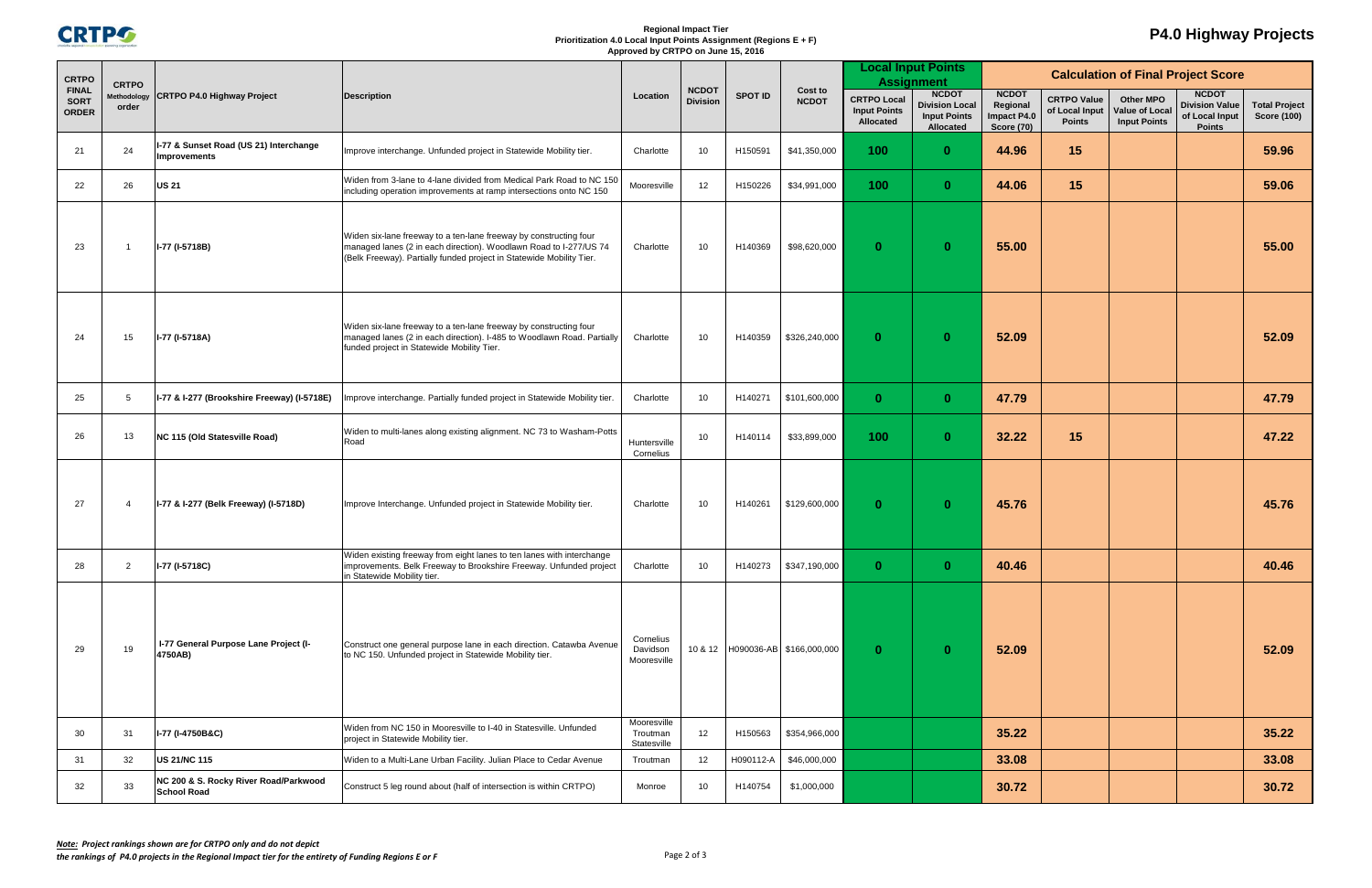

## **P4.0 Highway Projects**

| <b>CRTPO</b><br><b>FINAL</b><br><b>SORT</b><br><b>ORDER</b> | <b>CRTPO</b>         | CRTPO P4.0 Highway Project   | Description                                                                                                          |                               |                                 |                |                           |                                                               | <b>Local Input Points</b><br><b>Assignment</b>                       | <b>Calculation of Final Project Score</b>                    |                                                                        |                                  |                                                                          |                                            |  |
|-------------------------------------------------------------|----------------------|------------------------------|----------------------------------------------------------------------------------------------------------------------|-------------------------------|---------------------------------|----------------|---------------------------|---------------------------------------------------------------|----------------------------------------------------------------------|--------------------------------------------------------------|------------------------------------------------------------------------|----------------------------------|--------------------------------------------------------------------------|--------------------------------------------|--|
|                                                             | Methodology<br>order |                              |                                                                                                                      | Location                      | <b>NCDOT</b><br><b>Division</b> | <b>SPOT ID</b> | Cost to<br><b>NCDOT</b>   | <b>CRTPO Local</b><br><b>Input Points</b><br><b>Allocated</b> | <b>NCDOT</b><br>Division Local '<br><b>Input Points</b><br>Allocated | <b>NCDOT</b><br>Regional<br>Impact P4.0<br><b>Score (70)</b> | <b>CRTPO Value</b><br>of Local Input   Value of Local<br><b>Points</b> | Other MPO<br><b>Input Points</b> | <b>NCDOT</b><br><b>Division Value</b><br>of Local Input<br><b>Points</b> | <b>Total Project</b><br><b>Score (100)</b> |  |
| 33                                                          | 22                   | <b>NC 115</b>                | Widen Roadway 3 Lanes with Curb and Gutter, Bikes Lanes, and<br>Sidewalks. Washam Potts Road to Potts Street.        | Cornelius                     | 10                              | H111169        | \$18,959,000              |                                                               |                                                                      | 30.60                                                        |                                                                        |                                  |                                                                          | 30.60                                      |  |
|                                                             | 34                   | US 21 (Statesville Road)     | Widening to Multi-Lanes, Bike Lanes, multi-use path. Westmoreland<br>Road to Catawba Avenue.                         | Cornelius                     | 10                              |                | H090624-B   \$16,368,000  |                                                               |                                                                      | 30.39                                                        |                                                                        |                                  |                                                                          | 30.39                                      |  |
| 35                                                          | 35                   | US-74 Bypass                 | Construct Freeway Bypass on New Location. US 74 east of Wingate to<br>US 74 east of Marshville.                      | Marshville                    | 10                              |                | H090281-A   \$142,700,000 |                                                               |                                                                      | 24.30                                                        |                                                                        |                                  |                                                                          | 24.30                                      |  |
| 36                                                          | 36                   | US 29/US 74 (Wilkinson Blvd) | Widen existing four-lane bridge and cross section to six-lanes. NC 7 in<br>Lowell to east bank of the Catawba River. | Gaston<br>County<br>Charlotte | 10 & 12                         | H141345        | \$33,000,000              |                                                               |                                                                      | 24.25                                                        |                                                                        |                                  |                                                                          | 24.25                                      |  |
|                                                             | 37                   | <b>Waxhaw Parkway</b>        | Construct a parkway on existing and New Location. NC 16 east to NC<br>75 east only.                                  | Waxhaw                        | 10                              | H150208        | \$32,176,000              |                                                               |                                                                      | 21.28                                                        |                                                                        |                                  |                                                                          | 21.28                                      |  |